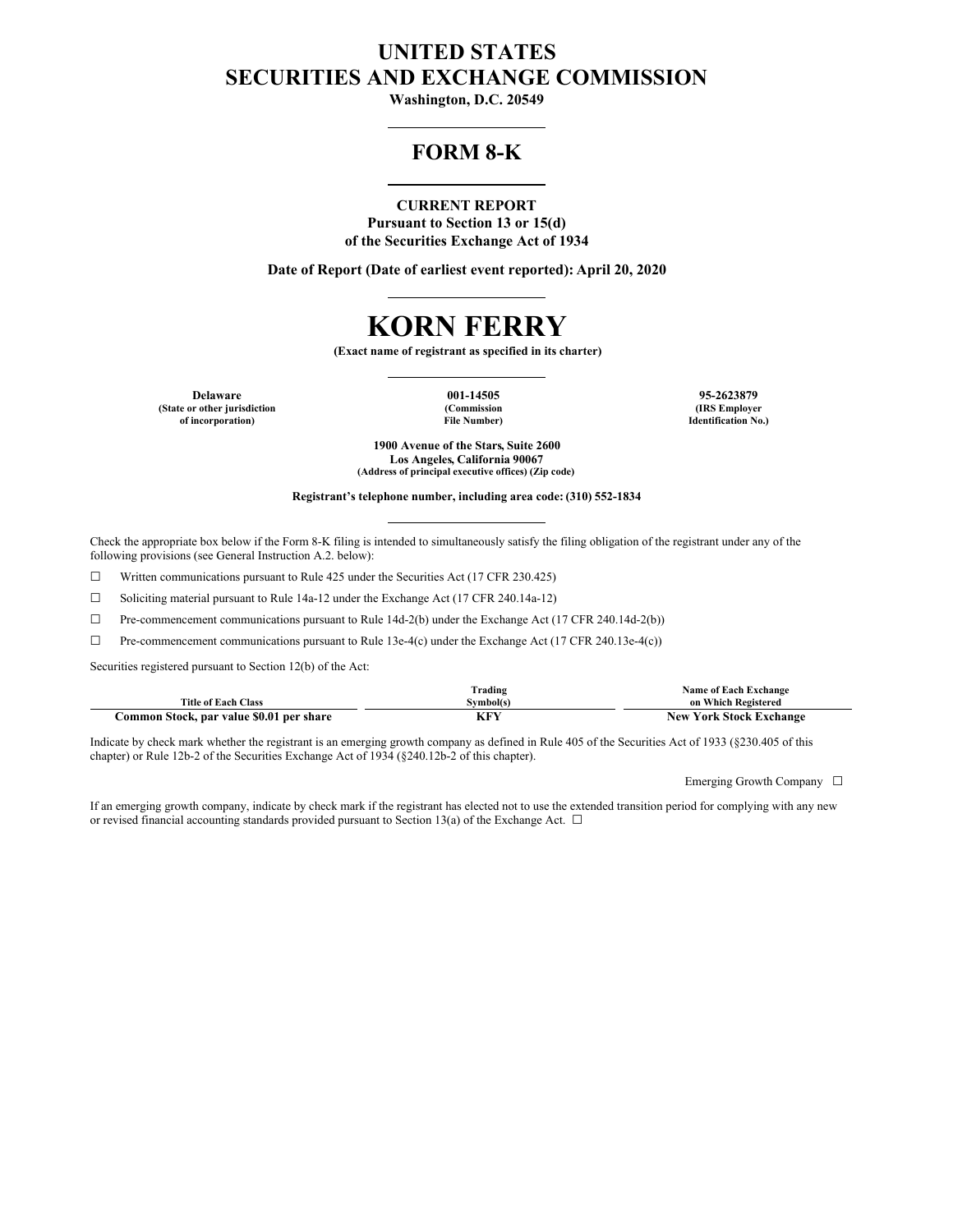#### **Item 2.05 Costs Associated with Exit or Disposal Activities.**

In light of the continuing uncertainty in worldwide economic conditions caused by the coronavirus(COVID-19) pandemic and, as part of a broader program aimed at further enhancing Korn Ferry's (the "Company") strong balance sheet and liquidity position, on April 20, 2020, the Company initiated a plan (the "Plan") intended to adjust its cost base to the current economic environment and to position the Company to invest into the recovery. The Plan includes (i) a reduction in workforce (which is expected to be substantially completed by the end of the fourth quarter of fiscal 2020), (ii) the temporary furlough of certain employees, (iii) subject to certain exceptions and legal requirements, salary reductions across the organization, and (iv) other cost saving measures relating to general and administrative expenses. The Company initially expects the pay cuts and furloughs to be effective through August 31, 2020. As disclosed in a current report on Form 8-K filed by the Company with the United States Securities and Exchange Commission on April 17, 2020, the Company's named executive officers and Board of Directors previously agreed, effective May 1, 2020, to reductions in base salary and cash retainer, respectively, through August 31, 2020. In mid to late August, the Company will evaluate whether the furloughs and all pay cuts should be continued.

The Plan will initially reduce the Company's annualized cost base by approximately \$300 million and is expected to result in an estimatedpre-tax charge of approximately \$55 - \$65 million, consisting of severance and related employee benefit payments. These charges are expected to include approximately \$45- \$50 million of cash expenditures, of which approximately \$40- \$45 million will be paid in the fourth quarter of fiscal 2020 and the first quarter of fiscal 2021, with the remainder being paid between the second half of fiscal 2021 and fiscal 2023.

#### *Forward-Looking Statements*

This current report on Form8-K contains "forward-looking statements", within the meaning of Section 27A of the Securities Act of 1933 and Section 21E of the Securities Exchange Act of 1934. These forward-looking statements generally can be identified by use of statements that include phrases such as "believe," "expect," "anticipate," "intend," "plan," "foresee," "may," "will," "likely," "estimates," "potential," "continue" or other similar words or phrases. Such forward-looking statements include statements regarding the timing and scope of the Plan, the amount and timing of the related charges and cash expenditures; the intended objectives of the Plan; and the expected cost savings resulting from the Plan. Many factors could affect the actual results of the Plan, and variances from the Company's current expectations regarding such factors could cause actual results of the Plan to differ materially from those expressed in these forward-looking statements. These include, among other things, (i) the preliminary nature of the Company's estimates of the charges and cash expenditures to be incurred in connection with the Plan, which are subject to change as the Company makes decisions and refines these estimates over time; (ii) timing delays in implementing the Plan because of legal requirements or communication delays as a result of stay-at-home orders due to theCOVID-19 pandemic, and (iii) potential disruption to the Company's business and operations as it implements the Plan. A discussion of these and other risks and uncertainties that could cause the Company's actual results to differ materially from these forward-looking statements is included in the documents that the Company files with the Securities and Exchange Commission on Forms 10-K, 10-Q and 8-K. These forward-looking statements speak only as of the date of this report, and the Company does not undertake any obligation to revise or update such statements, whether as a result of new information, future events, or otherwise.

#### **Item 9.01 Financial Statements and Exhibits.**

(d)Exhibits

Exhibit 104 The cover page from this Current Report on Form8-K, formatted in Inline XBRL (included as Exhibit 101).